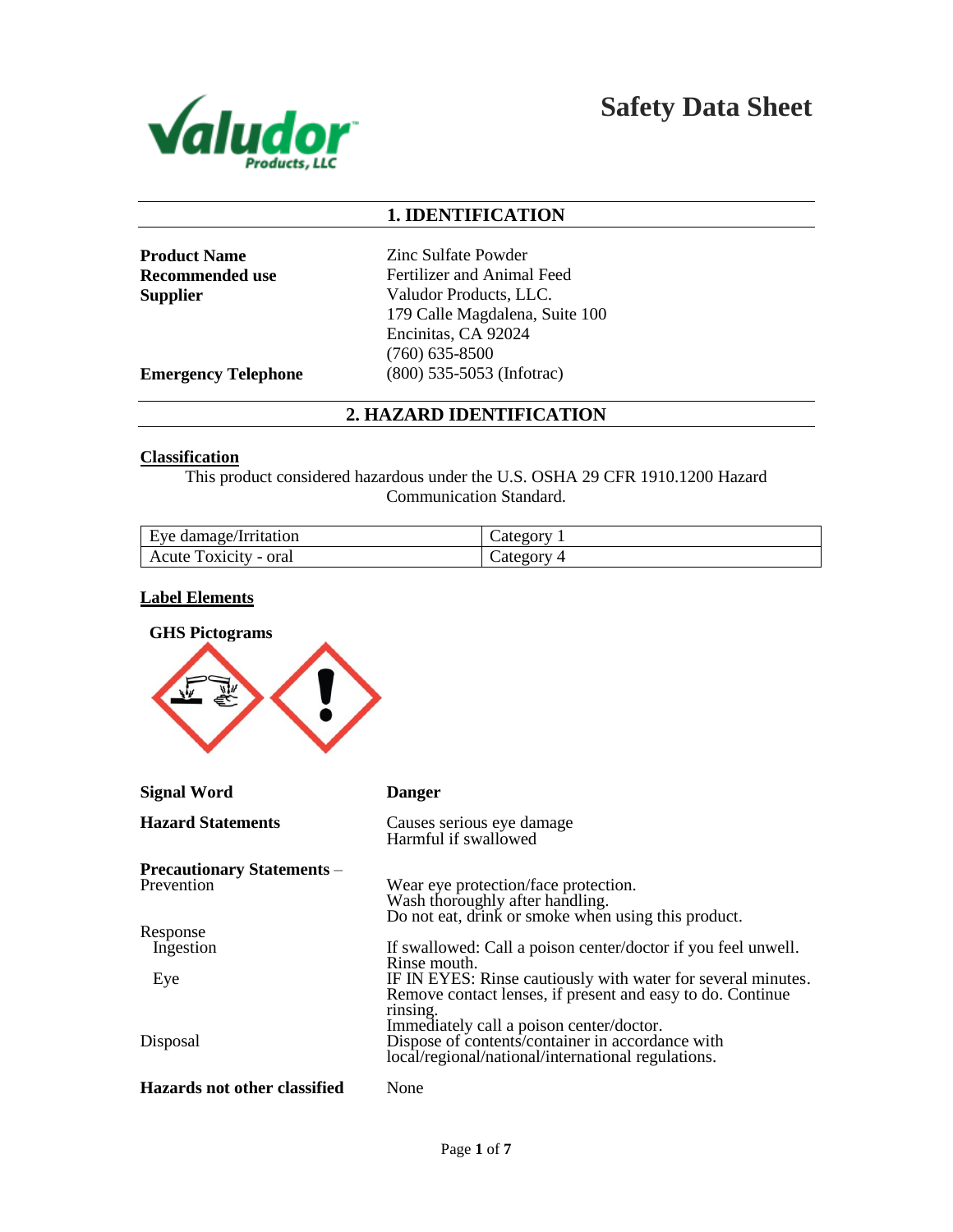# **3. COMPOSITION / INFORMATION ON INGREDIENTS**

#### **Substance**

| <b>Chemical name</b>            | <b>CAS-No</b>                              | Weight-%                                                                                                                                                                             |
|---------------------------------|--------------------------------------------|--------------------------------------------------------------------------------------------------------------------------------------------------------------------------------------|
| <b>Zinc Sulfate Monohydrate</b> | 7446-19-7                                  | 90-100                                                                                                                                                                               |
|                                 |                                            |                                                                                                                                                                                      |
| <b>4. FIRST-AID MEASURES</b>    |                                            |                                                                                                                                                                                      |
| <b>First Aid Measures</b>       |                                            |                                                                                                                                                                                      |
| <b>Eye Contact</b>              | physician immediately.                     | Immediately rinse with plenty of water. Remove contact<br>lenses, if present and easy to do so. Keep eye wide open<br>while rinsing. Continue rinsing for 15 minutes. Call a doctor/ |
| <b>Skin Contact</b>             | call a doctor/physician.                   | Wash off immediately with plenty of water. Remove all<br>contaminated clothes and shoes. If skin irritation persists,                                                                |
| <b>Inhalation</b>               | attention.                                 | Remove to fresh air. If not breathing, give artificial<br>respiration. If breathing is difficult, give oxygen. Get medical                                                           |
| <b>Ingestion</b>                | unconscious person. Get medical attention. | If swallowed, give several glasses of water to drink. Do NOT<br>induce vomiting. Never give anything by mouth to an                                                                  |

# **Most important symptoms/effects, acute and delayed**

| <b>Symptoms</b>                     | No information available                                                                                                                           |
|-------------------------------------|----------------------------------------------------------------------------------------------------------------------------------------------------|
| <b>5. FIRE-FIGHTING MEASURES</b>    |                                                                                                                                                    |
| <b>Suitable extinguishing Media</b> | Use any means suitable for extinguishing surrounding fire.                                                                                         |
| Unsuitable Extinguishing Media      | Use water carefully as material will react with water to form<br>acidic solution. Water spray may be used to keep fire exposed<br>containers cool. |

#### **Specific Hazards Arising from the chemical**

| Hazardous combustion products | Thermal decomposition can lead to the release of irritation or |
|-------------------------------|----------------------------------------------------------------|
|                               | toxic gases and vapors; including and not limited to: Oxides   |
|                               | of zinc and sulfur                                             |

# **Protective equipment and precautions for fire-fighters**

As in any fire, wear self-contained breathing apparatus pressure-demand, MSHA/NIOSH (approved or equivalent) and full protective gear.

# **6. ACCIDENTAL RELEASE MEASURES**

#### **Personal precautions, protective equipment, and emergency procedures**

**Personal precautions** Avoid contact with eyes, skin and clothing. Avoid breathing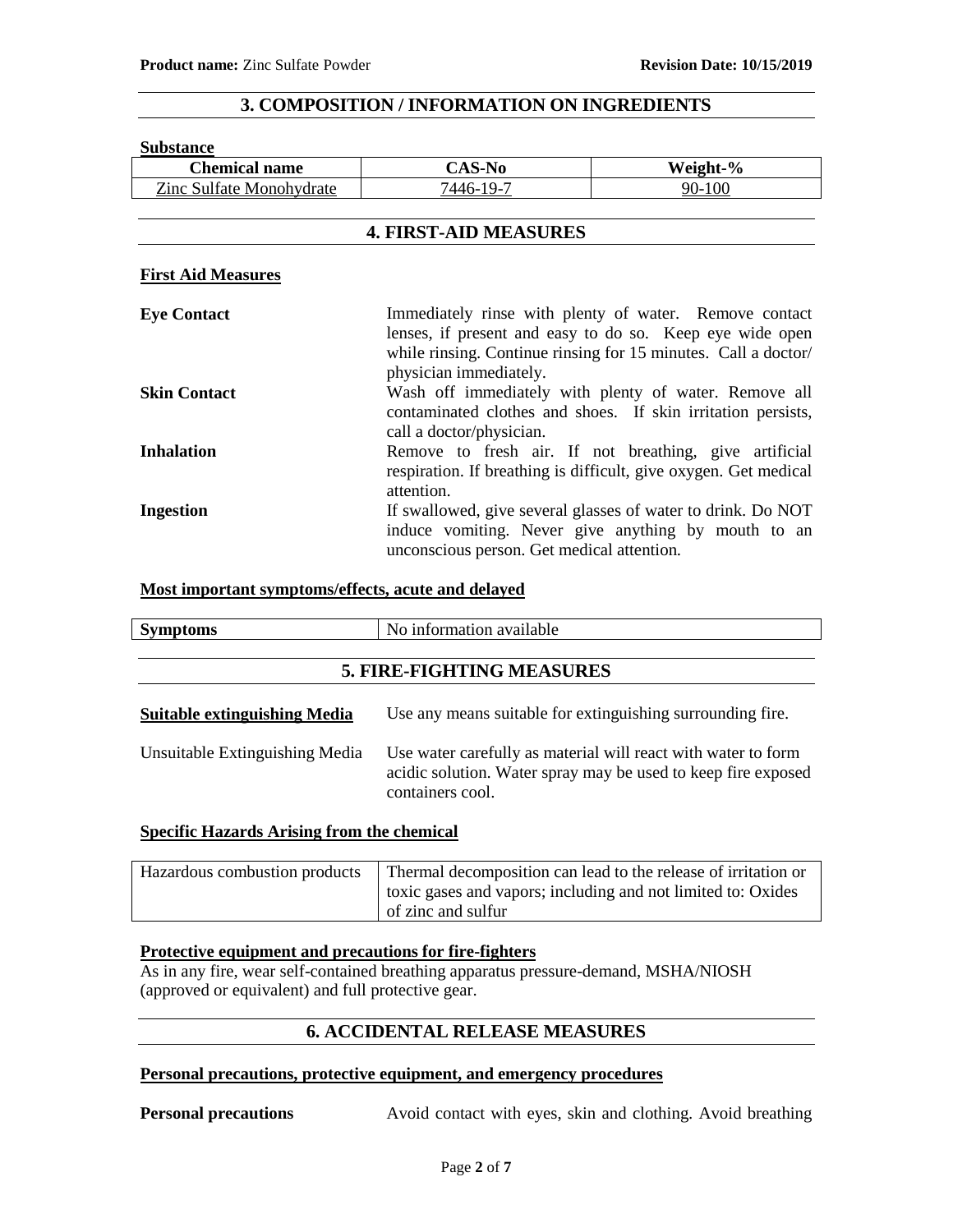vapors or mists. Use personal protection recommended in Section 8. Ensure adequate ventilation.

#### **Methods and materials for containment and cleanup**

| <b>Methods for clean-up</b>      | Sweep or vacuum up and place in an appropriate closed<br>container. Keep unauthorized personnel away.<br>Avoid |
|----------------------------------|----------------------------------------------------------------------------------------------------------------|
| <b>Environmental Precautions</b> | generating dust.<br>Prevent entry into waterways or sewers.                                                    |

## **7. HANDLING AND STORAGE**

#### **Precautions for safe handling**

Do not breathe dust. Avoid direct or prolonged contact with skin, eyes and clothing. Do not ingest. Do not use in areas without adequate ventilation. Use personal protective equipment recommended in section 8. Wash thoroughly after handling. Remove and wash contaminated clothing before re-use. Handle in accordance with good industrial hygiene and safety practices.

# **Conditions for safe storage, including any incompatibilities**

Store in a cool/low-temperature, well-ventilated, dry place. Keep containers closed and labeled when not in use.

# **8. EXPOSURE CONTROLS / PERSONAL PROTECTION**

#### **Exposure Guidelines**

This product does not contain any hazardous materials with occupational exposure limits established by the regional specific regulatory bodies.

#### **Appropriate engineering controls**

A system of local and/or general exhaust is recommended to keep employee exposures as low as possible. Local exhaust ventilation is generally preferred because it can control the emissions of the contaminant at its source, preventing dispersion of it into the general work area. Maintain eye wash fountain and quick-drench facilities in work area.

#### **Personal Protective Equipment**

| <b>Eye/face protection</b><br><b>Skin protection</b> | Use chemical safety goggles.<br>Wear impervious protective clothing, including boots, gloves,<br>lab coat, apron or coveralls, as appropriate, to prevent skin<br>contact. |
|------------------------------------------------------|----------------------------------------------------------------------------------------------------------------------------------------------------------------------------|
| <b>Respiratory protection</b>                        | Not required under normal circumstances. If exposure limits<br>are exceeded or if irritation or other symptoms are<br>experienced use a NIOSH/MSHA approved respirator.    |
| <b>Hygiene Measures</b>                              | Handle in accordance with good industrial hygiene and safety<br>practices. Do not eat, drink or smoke when using this<br>product.                                          |

# **9. PHYSICAL and CHEMICAL PROPERTIES**

| <b>Appearance</b>     |  |
|-----------------------|--|
| <b>Physical state</b> |  |
| Odor)                 |  |

White powder **Physical state** Solid **Odor** Odorless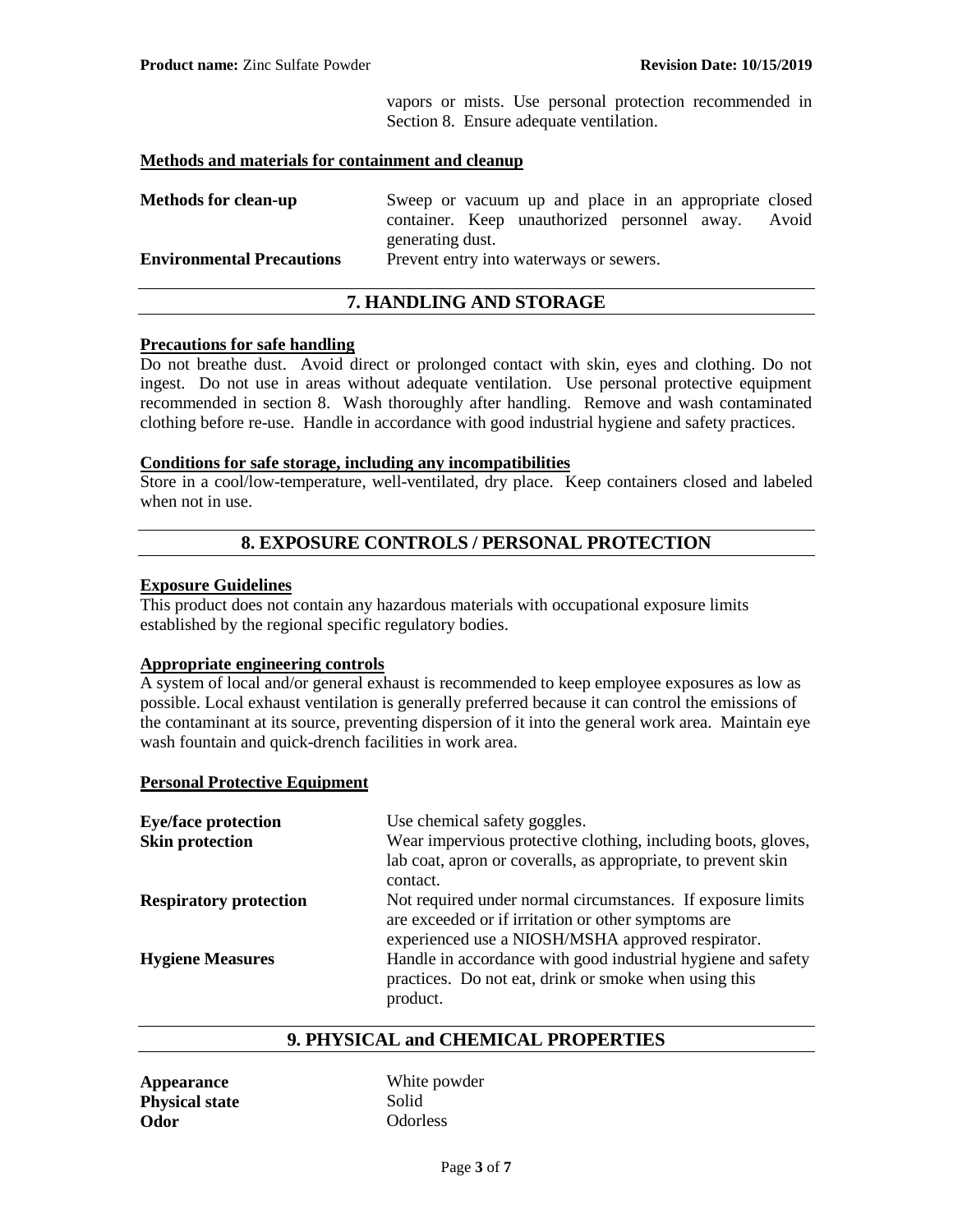| <b>Odor threshold</b><br>pН<br>Melting point / freezing point<br><b>Boiling point / Boiling range</b><br><b>Flash point</b><br><b>Evaporation rate</b><br><b>Flammability</b><br><b>Flammability or explosive</b><br>Limits | No information available<br>4.0-5.2 $(50 \text{ g/L})$<br>No information available<br>Not applicable<br>Not applicable<br>Not applicable<br>No information available |
|-----------------------------------------------------------------------------------------------------------------------------------------------------------------------------------------------------------------------------|----------------------------------------------------------------------------------------------------------------------------------------------------------------------|
| <b>Upper</b>                                                                                                                                                                                                                | No information available                                                                                                                                             |
| Lower                                                                                                                                                                                                                       | No information available                                                                                                                                             |
| Vapor pressure                                                                                                                                                                                                              | No information available                                                                                                                                             |
| <b>Vapor density</b>                                                                                                                                                                                                        | No information available                                                                                                                                             |
| <b>Specific Gravity</b>                                                                                                                                                                                                     | 3.28                                                                                                                                                                 |
| Solubility in water                                                                                                                                                                                                         | 54g/100 ml at 70° F                                                                                                                                                  |
| <b>Partition coefficient</b>                                                                                                                                                                                                | No information available                                                                                                                                             |
| <b>Auto-ignition temperature</b>                                                                                                                                                                                            | No information available                                                                                                                                             |
| <b>Decomposition temperature</b>                                                                                                                                                                                            | No information available                                                                                                                                             |
| <b>Viscosity</b>                                                                                                                                                                                                            | No information available                                                                                                                                             |

# **10. STABILITY AND REACTIVITY**

| <b>Reactivity</b>                            | None known under normal conditions.                                                                          |
|----------------------------------------------|--------------------------------------------------------------------------------------------------------------|
| <b>Chemical stability</b>                    | Stable under ordinary conditions of use and storage.<br>Hygroscopic: absorbs moisture or water from the air. |
| <b>Possibility of hazardous</b><br>reactions | None under normal processing.                                                                                |
| <b>Conditions to avoid</b>                   | Avoid dust formation.                                                                                        |
| Incompatible materials                       | Strong bases. Exposure to moist air or water.                                                                |
| <b>Hazardous decomposition</b><br>products   | Zinc sulfate can decompose at high temperatures to form<br>toxic oxides, sulfur and zinc oxide.              |

# **11. TOXICOLOGICAL INFORMATION**

### **Information on likely routes of exposure**

| <b>Skin contact</b> | May cause skin irritation                 |
|---------------------|-------------------------------------------|
| Eye contact         | Causes serious eye damage                 |
| Inhalation          | May cause irritation of respiratory tract |
| Ingestion           | Harmful if swallowed                      |

# **Symptoms related to the physical chemical and toxicological characteristics**

Symptoms may include redness, itching, pain, coughing, sore throat, shortness of breath, temporary loss of vision, abdominal pain, diarrhea, nausea, vomiting.

### **Delayed and immediate effects and also chronic effects form short and long-term exposure**

### **Skin damage/irritation** Not classified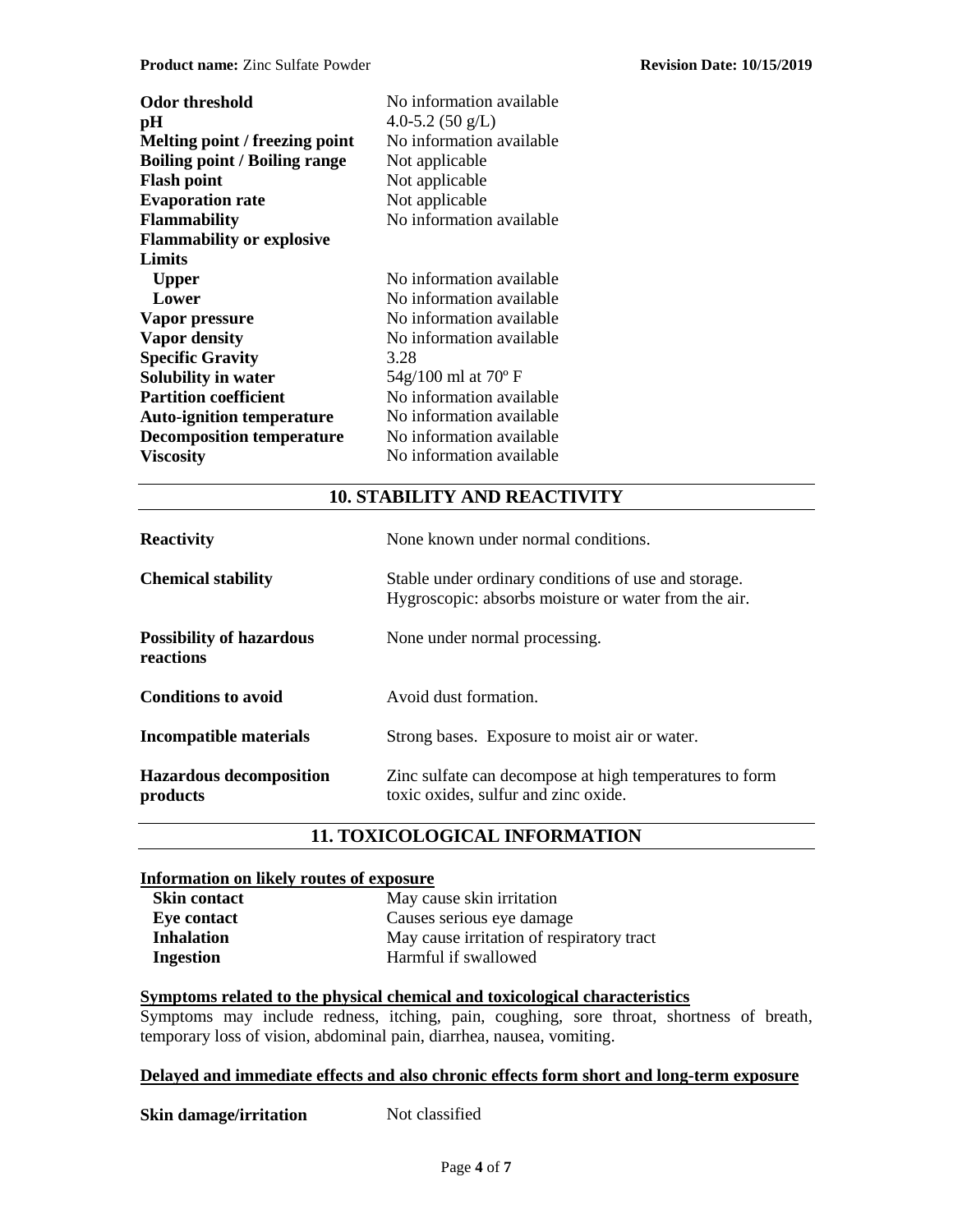| Eye damage/irritation           | Causes serious eye damage                                                                                      |
|---------------------------------|----------------------------------------------------------------------------------------------------------------|
| <b>Sensitization</b>            | Not classified                                                                                                 |
| <b>Mutagenic effects</b>        | Not classified                                                                                                 |
| Carcinogenicity                 | No component of this product is identified as a known or<br>anticipated carcinogen by NTP, IARC, OSHA or ACGIH |
| <b>Reproductive toxicity</b>    | Not classified                                                                                                 |
| $STOT$ – single exposure        | Not classified                                                                                                 |
| <b>STOT</b> – repeated exposure | Not classified                                                                                                 |
| <b>Aspiration hazard</b>        | Not classified                                                                                                 |

# **Acute Toxicity**

#### **Component information**

| <b>Component</b> | <b>Cas-No</b> | LD50 Oral   | <b>LD50 Dermal</b> | C50 Inhalation<br>LΛ |
|------------------|---------------|-------------|--------------------|----------------------|
| Zinc sulfate     | 7733-02-0     | mg/kg<br>14 | >2.000 mg/kg       | -                    |

# **12. ECOLOGICAL INFORMATION**

**Ecotoxicity** Very toxic to aquatic life with long lasting effects

| <b>Component</b>                                                  | <b>Species</b>                                       | Data                   |
|-------------------------------------------------------------------|------------------------------------------------------|------------------------|
| Zinc sulfate $(CAS 7733-02-0)$                                    |                                                      |                        |
| <b>Aquatic</b>                                                    |                                                      |                        |
| Fish LC50                                                         | Rainbow trout                                        | $0.24 - 0.83$ mg/l 96h |
|                                                                   | (Oncorhynchus mykiss)                                |                        |
| Crustacean EC 50                                                  | Water Flea (Daphnia Magna)                           | 7.4 mg/l 48h           |
| Persistence and degradability<br><b>Bioaccumulative potential</b> | No information available<br>No information available |                        |
|                                                                   |                                                      |                        |
| <b>Mobility in soil</b>                                           | No information available                             |                        |
| Other adverse effects                                             | No information available                             |                        |

# **13. DISPOSAL CONSIDERATIONS**

Waste Disposal Methods Processing, use, or contamination of this product may occur during product use. Accordingly, it is the responsibility of the user to determine the proper disposal methodologies. Consult the appropriate state, regional or local regulations to ensure complete and accurate classification. Dispose of contaminated packaging in accordance with local regulations.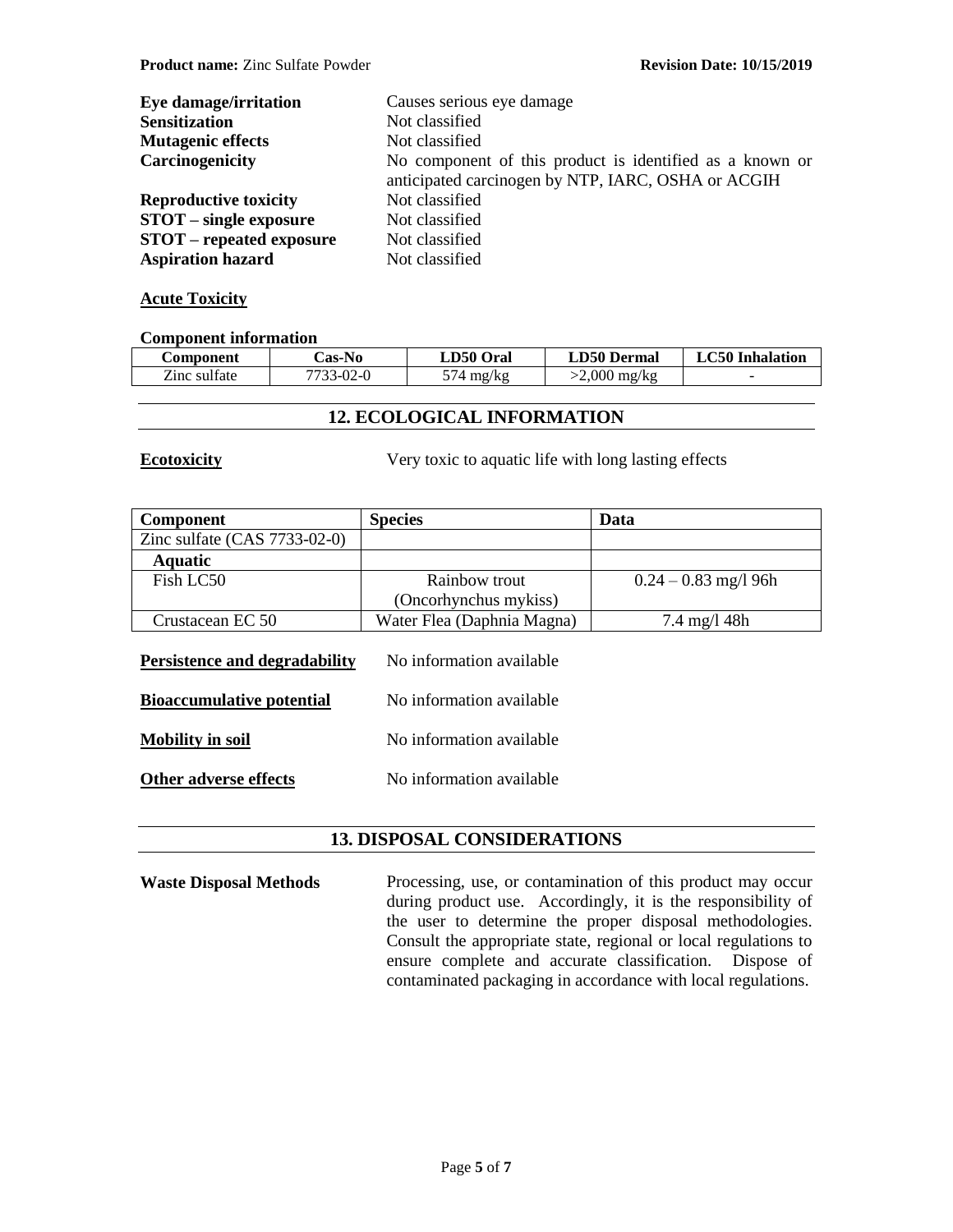# **14. TRANSPORT INFORMATION**

**DOT** Not Regulated

Classification depends on package size, mode of transport and other factors. Always consult local regulations before shipment.

# **15. REGULATORY INFORMATION**

#### **International Inventories**

| TCC         | $\rightarrow$ $\rightarrow$ $\rightarrow$ $\rightarrow$ |
|-------------|---------------------------------------------------------|
| <b>LUUA</b> | Listeti                                                 |
| net         | - .                                                     |
| <b>D</b> OL | Lısted                                                  |

#### **US Federal Regulations**

# **TSCA section 12(b) Export Notification**

Not regulated

#### **SARA 313**

Section 313 of Title III of the Superfund Amendments and Reauthorization Act of 1986 (SARA). This product contains the following compounds which are subject to the reporting requirements of the Act and 40 CFR, Part 372: Zinc compounds 90-100%

#### **SARA 311/312 Hazard Categorization**

| Acute health hazard   | Yes          |
|-----------------------|--------------|
| Chronic Health Hazard | $\rm No$     |
| Fire hazard           | No           |
| Pressure              | No           |
| Reactivity            | $N_{\Omega}$ |

#### **CERCLA/SARA 302 & 304**

Section 302 & 304 of Title III of the Superfund Amendments and Reauthorization Act of 1986 (SARA). This product contains the following compounds which are subject to the reporting requirements of the Act and 40 CFR, Part 355.

| <b>Chemical name</b> | <b>Cas-No</b> | <b>CERCL</b><br>$\mathcal{L}$ A RO |
|----------------------|---------------|------------------------------------|
| Zinc sulfate         | 7733-02-0     | 1000 lbs.                          |

#### **CWA (Clean Water Act)**

This product contains the following substances which are regulated pollutants pursuant to the Clean Water Act (40 CFR 122.21 and 40 CFR 122.42): Zinc Sulfate

#### **US State Regulations**

#### **California Proposition 65**

This product does not contain any proposition 65 chemicals.